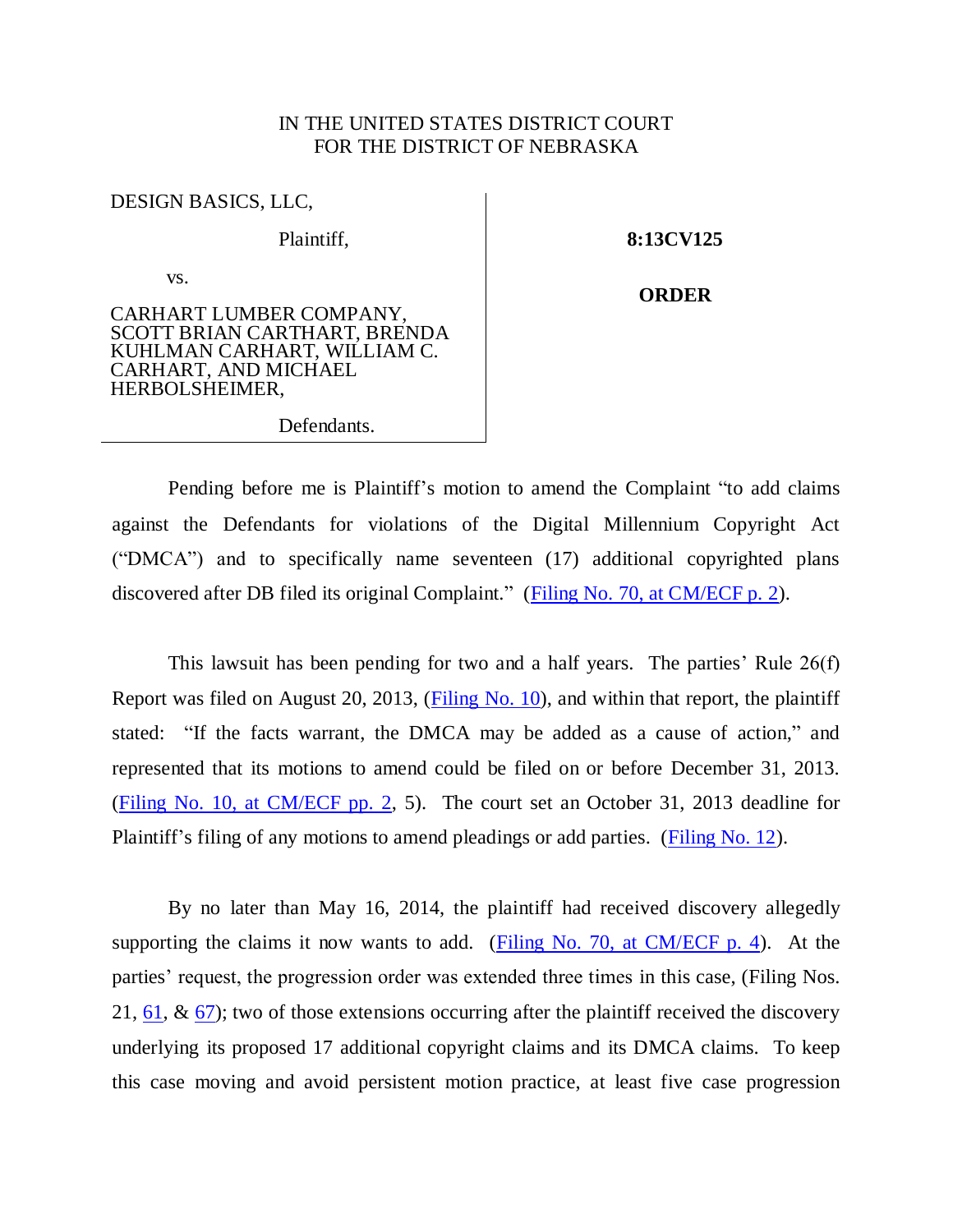conferences were held before the undersigned magistrate judge. Neither party ever moved to extend the deadline for filing motions to amend the pleadings. Plaintiff's deadline for moving to amend has always been, and remains, October 31, 2013.

The case is scheduled to be tried on February 8, 2016, with a pretrial conference set for January 26, 2016.

Defendants' motion for summary judgment was filed on September 18, 2015. [\(Filing No. 62\)](https://ecf.ned.uscourts.gov/doc1/11313361893). Plaintiff moved for leave to amend the complaint on September 30, 2015, [\(Filing No. 70\)](https://ecf.ned.uscourts.gov/doc1/11313370108), and responded to Defendants' summary judgment motion on October 9, 2015. [\(Filing No. 72\)](https://ecf.ned.uscourts.gov/doc1/11313376685). Plaintiff filed no brief in support of its motion to amend, and it filed nothing to explain why the court should find good cause to extend the motion deadline. Defendants oppose Plaintiff's motion to amend the operative Complaint. [\(Filing No. 74\)](https://ecf.ned.uscourts.gov/doc1/11313378563).

## ANALYSIS

Nebraska Civil Rule 7.1(a)(1)(A) states:

A motion raising a substantial issue of law must be supported by a brief filed and served together with the motion. The brief must be separate from, and not attached to or incorporated in, the motion or index of evidence. The brief must concisely state the reasons for the motion and cite to supporting authority. A party's failure to brief an issue raised in a motion may be considered a waiver of that issue. The brief must not recite facts unless supported as described in Nebraska Civil Rule 7.1(a)(2).

NECivR [7.1\(](http://www.ned.uscourts.gov/localrules/rules14/NECivR/7.1.pdf)a)(1)(A).

Moving to add 17 new copyright claims plus a new statutory basis for recovery clearly raises a "substantial issue of law" for which briefing was required. But Plaintiff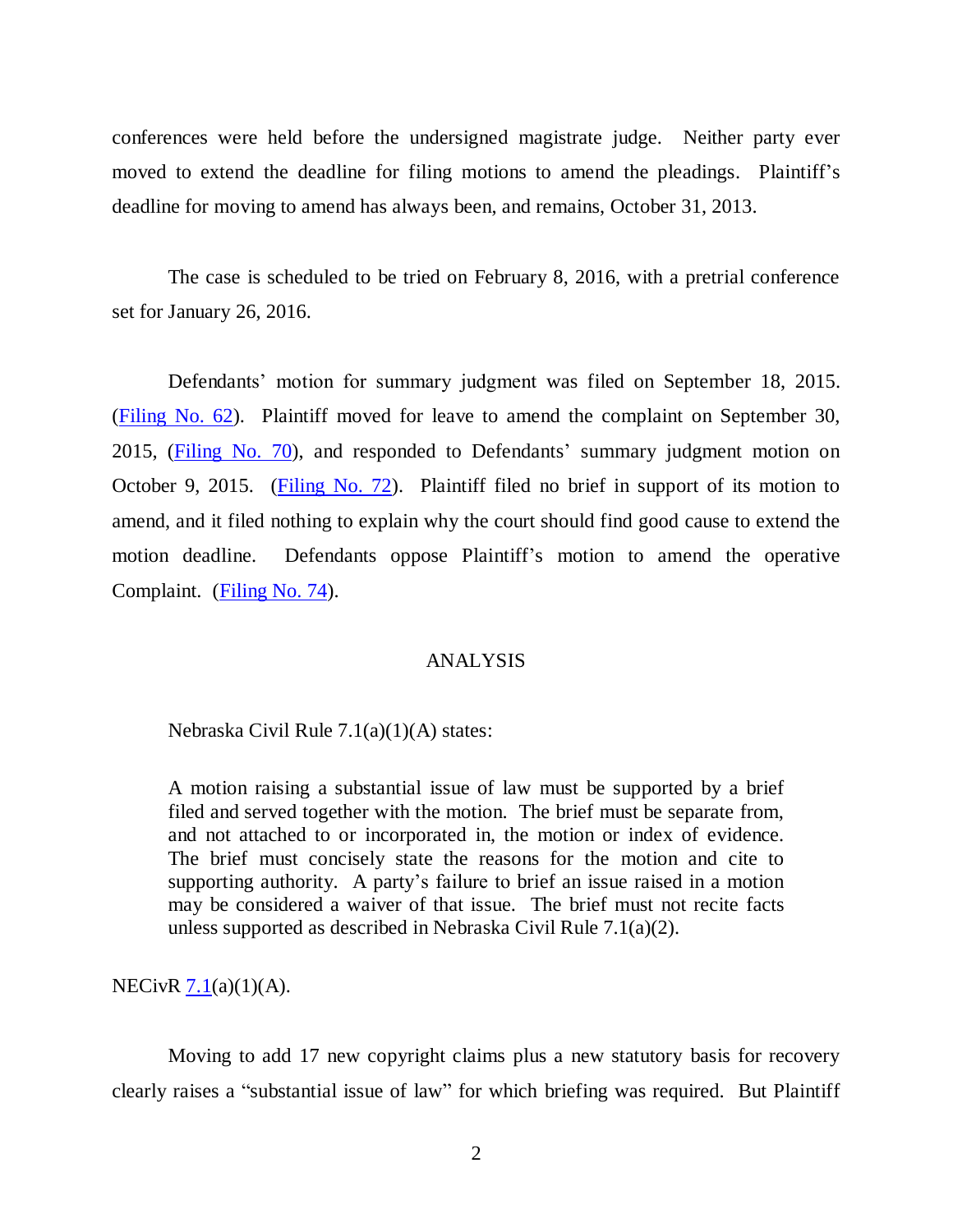filed no brief in support of his motion to amend. Applying this court's local rules, the court finds Plaintiff has abandoned the right to amend its complaint to raise the proposed new claims. NECivR  $7.1(a)(1)(B)$  $7.1(a)(1)(B)$  ("If the court concludes that a motion raises a substantial issue of law, . . . it may treat the failure to file a brief as an abandonment of the motion."); NECivR [39.2\(](http://www.ned.uscourts.gov/localrules/rules14/NECivR/39.2.pdf)c) ("[A] judge may treat a party's failure to file a brief or discuss an issue in a brief as an abandonment of that party's position on any issue not briefed or discussed.").

Perhaps more importantly, Plaintiff has failed to show good cause for filing an untimely motion to amend.

Pursuant to Rule 16(b)(4), a case management order setting progression deadlines "may be modified only for good cause and with the judge's consent." The movant's level of diligence and the degree of prejudice to the parties are both factors to consider when assessing if good cause warrants extending a case management deadline, with the movant's diligence being the first consideration and the extent of prejudice to either party considered only following a requisite threshold finding of due diligence. Where there is "no change in the law, no newly discovered facts, or any other changed circumstance," the court will generally not find good cause to amend.

[Cody Foster & Co., Inc. v. Urban Outfitters, Inc., 2015 WL 1981980,](http://www.westlaw.com/find/default.wl?ft=Y&db=0000999&rs=ap2.0&rp=%2ffind%2fdefault.wl&serialnum=2036192602&fn=_top&findtype=Y&vr=2.0&wbtoolsId=2036192602&HistoryType=F) \*1 (citing Sherman [v. Winco Fireworks, Inc., 532 F.3d 709 \(2008\)\)](http://www.westlaw.com/find/default.wl?ft=Y&db=0000506&rs=ap2.0&rp=%2ffind%2fdefault.wl&serialnum=2016453965&fn=_top&findtype=Y&vr=2.0&wbtoolsId=2016453965&HistoryType=F).

The text of Plaintiff's motion to amend confirms that it possessed the discovery needed to assert its proposed new claims at least 17 months ago. And it was contemplating adding a DMCA claim at the outset of this case, as confirmed by the Rule 26(f) Report filed over two years ago. Plaintiff has presented no evidence explaining why it failed to move to amend the pleadings before now. Indeed, there has been "no change in the law, no newly discovered facts, or any other changed circumstance," for well over a year.